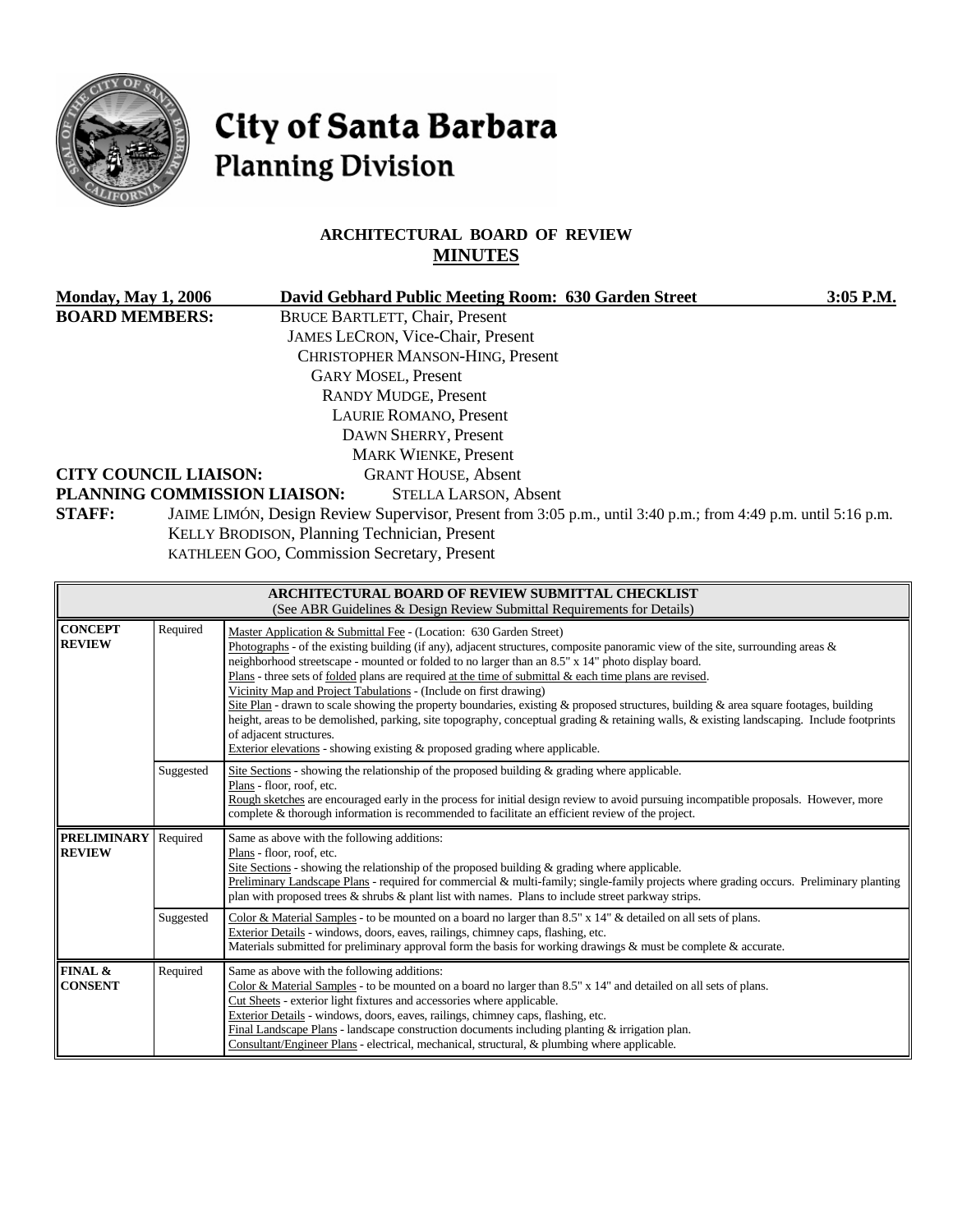#### **PLEASE BE ADVISED**

- The approximate time the project will be reviewed is listed to the left of each item. It is suggested that applicants arrive 15 minutes early. The agenda schedule is subject to change as cancellations occur. Staff will notify applicants of time changes.
- The applicant's presence is required. If an applicant is not present, the item will be postponed indefinitely. If an applicant cancels or postpones an item without providing advance notice, the item will be postponed indefinitely and will not be placed on the following Architectural Board of Review (ABR) agenda. In order to reschedule the item for review, a rescheduling fee will be paid and the applicant must fill out and file a Supplemental Application Form at 630 Garden Street (Community Development Department) in addition to submitting appropriate plans.
- All approvals made by the ABR are based on compliance with Municipal Code Chapter 22.68 and with adopted ABR guidelines. Some agenda items have received a mailed notice and are subject to a public hearing.
- The ABR may grant an approval for any project scheduled on the agenda if sufficient information has been provided and no other discretionary review is required. Substitution of plans is not allowed, if revised plans differing from the submittal sets are brought to the meeting, motions for preliminary or final approval will be contingent upon staff review for code compliance.
- The Board may refer items to the Consent Calendar for Preliminary and Final Architectural Board of Review approval.
- Preliminary and Final Architectural Board of Review approval is valid for one year from the date of the approval unless a time extension or Building Permit has been granted.
- **Items before the Board may be appealed to the City Council. For further information on appeals, contact the Planning Division Staff or the City Clerk's office. Said appeal must be in writing and must be filed with the City Clerk at City Hall within ten (10) calendar days of the meeting at which the Board took action or rendered its decision. The scope of this project may be modified under further review.**
- **AMERICANS WITH DISABILITIES ACT:** In compliance with the Americans with Disabilities Act, if you need special assistance to participate in this meeting, please contact the Planning Division at (805) 564-5470. Notification at least 48 hours prior to the meeting will enable the City to make reasonable arrangements.
- **AGENDAS, MINUTES and REPORTS**: Copies of all documents relating to agenda items are available for review at 630 Garden St. and agendas and minutes are posted online at [www.SantaBarbaraCa.gov](http://www.santabarbaraca.gov/) If you have any questions or wish to review the plans, please contact Kelly Brodison, at (805) 564-5470 between the hours of 8:30 a.m. to noon and 1:00 p.m. to 4:00 p.m., Monday through Friday.

### **LICENSING ADVISORY:**

The Business and Professions Code of the State of California and the Municipal Code of the City of Santa Barbara restrict preparation of plans for certain project types to licensed professionals. Applicants are encouraged to consult with Building and Safety Staff or Planning Staff to verify requirements for their specific projects.

Unlicensed persons are limited to the preparation of plans for:

- $\triangleright$  Single or multiple family dwellings not to exceed four (4) units per lot, of wood frame construction, and not more than two stories and basement in height;
- ¾ Non-structural changes to storefronts; and,
- ¾ Landscaping for single-family dwellings, or projects consisting solely of landscaping of not more than 5,000 square feet.

### **NOTICE:**

- 1. That on April 27, 2006 at 4:00 p.m., this Agenda was duly posted on the indoor and outdoor bulletin boards at the Community Development Department, 630 Garden Street, and online at www.SantaBarbaraCa.gov.
- 2. This regular meeting of the Architectural Board of Review will be broadcast live and rebroadcast in its entirety on Wednesday at 9:00 a.m. on Channel 18.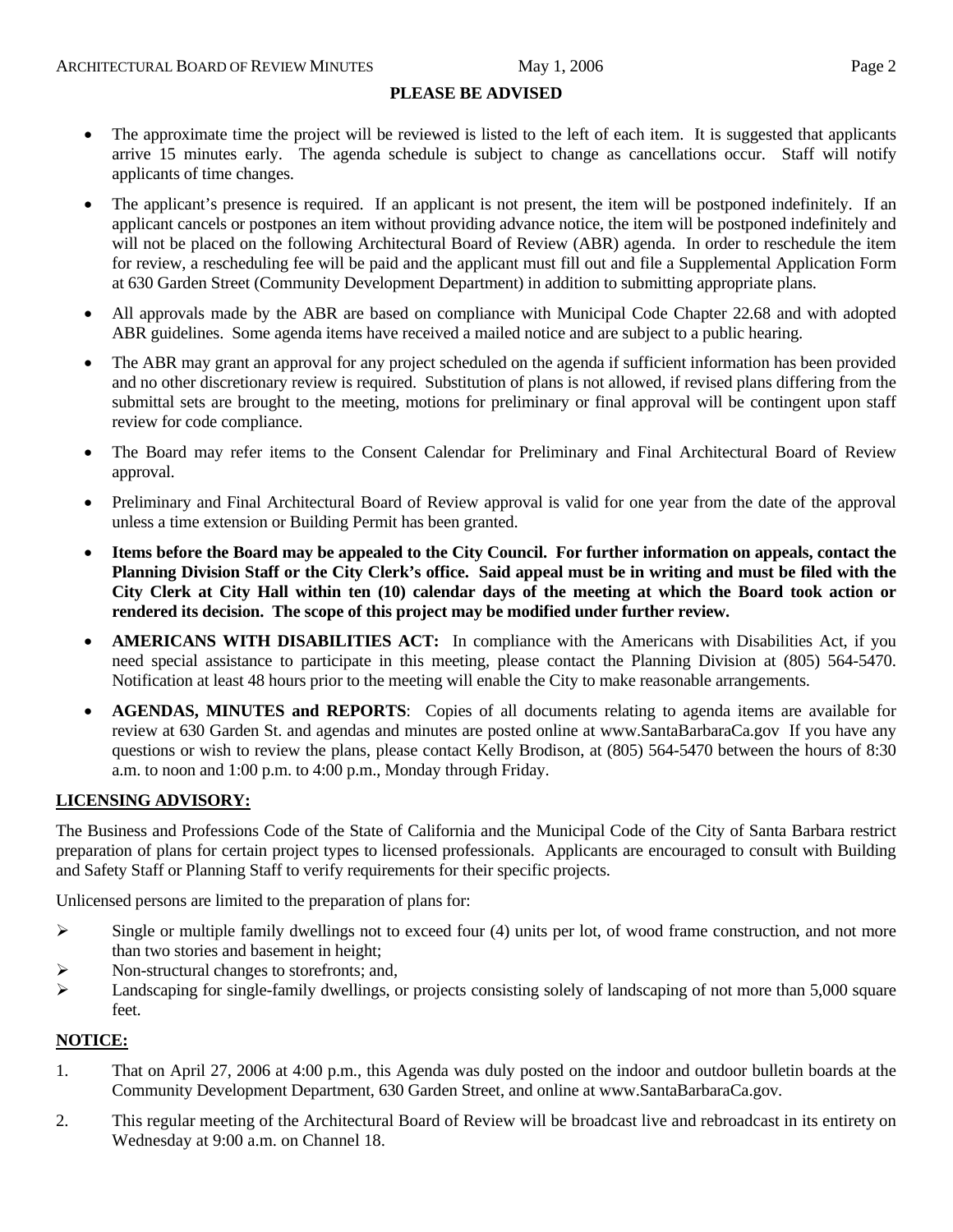Any member of the public may address the Architectural Board of Review for up to two minutes on any subject within their jurisdiction that is not scheduled for a public discussion before the Board on that day. The total time for this item is ten minutes. (Public comment for items scheduled on today's agenda will be taken at the time the item is heard.)

No public comment.

- B. Approval of the minutes of the Architectural Board of Review meeting of April 24, 2006.
	- Motion: Approval of the minutes of the Architectural Board of Review meeting of April 24, 2006, with corrections.
	- Action: Wienke/Manson-Hing, 8/0/0 (Bartlett abstained from Item #2, 1480 Lou Dillon Lane, and Romano abstained from Item #6, 2027 Santa Barbara Street).
- C. Consent Calendar.
	- Motion: Ratify the Consent Calendar. The Consent Calendar was reviewed by Board member LeCron with the exception of the landscaping for Items J  $\&$  K reviewed by Board member Mudge.

Action: Manson-Hing/Sherry, 8/0/0.

- D. Announcements, requests by applicants for continuances and withdrawals, future agenda items, and appeals.
	- 1. Ms. Brodison announced the following changes to the agenda.
		- a) Item #6, 1916 Chino Street has been continued one week at the applicant's request.
		- b) For the record: Letters from Ms. Virginia Ramsey and Mr. Brian Herskerwitz were not received in time to be read at the April 24, 2006 ABR meeting for Item #5, 1303 Ferrelo Road, Lot 28, regarding their opposition to the amount of earthwork and the mass, bulk, and scale of the proposed project.
		- c) With the Board's unanimous agreement, a site visit will be arranged before the proposed 1480 Lou Dillon Lane project is next scheduled to return before the Board.
		- d) The applicant, Mr. Jerome White, for Item #4, 230 Stearns Wharf on tonight's agenda is requesting final approval for the proposed project.
	- 2. The Board had no announcements.
	- 3. Jaime Limón, Senior Planner, made the following announcements:
		- a) Reminded the Board of the televised unveiling for Neighborhood Preservation Ordinance (NPO) presentation, workshop and open house scheduled for 12:30 p.m., Saturday, May 13, 2006 at the Main Library's Faulkner Gallery, of which City Council, Planning Commission, and the Historic Landmarks Commission (HLC) will also be in attendance.
		- b) The first Public Hearing of these NPO Guidelines has been scheduled for the ABR Full Board Agenda on Monday, May 22, 2006 for the Board's input, discussion, and review, with a follow-up meeting to occur the following month. An NPO information packet will be sent to all Board members prior to these scheduled meetings.
- E. Subcommittee Reports.

Chair Bartlett announced that, due to scheduling conflicts, Mark Wienke will be taking over for him as Airport Subcommittee *liaison*, and that he will now serve as an alternate.

F. Possible Ordinance Violations.

No reported violations.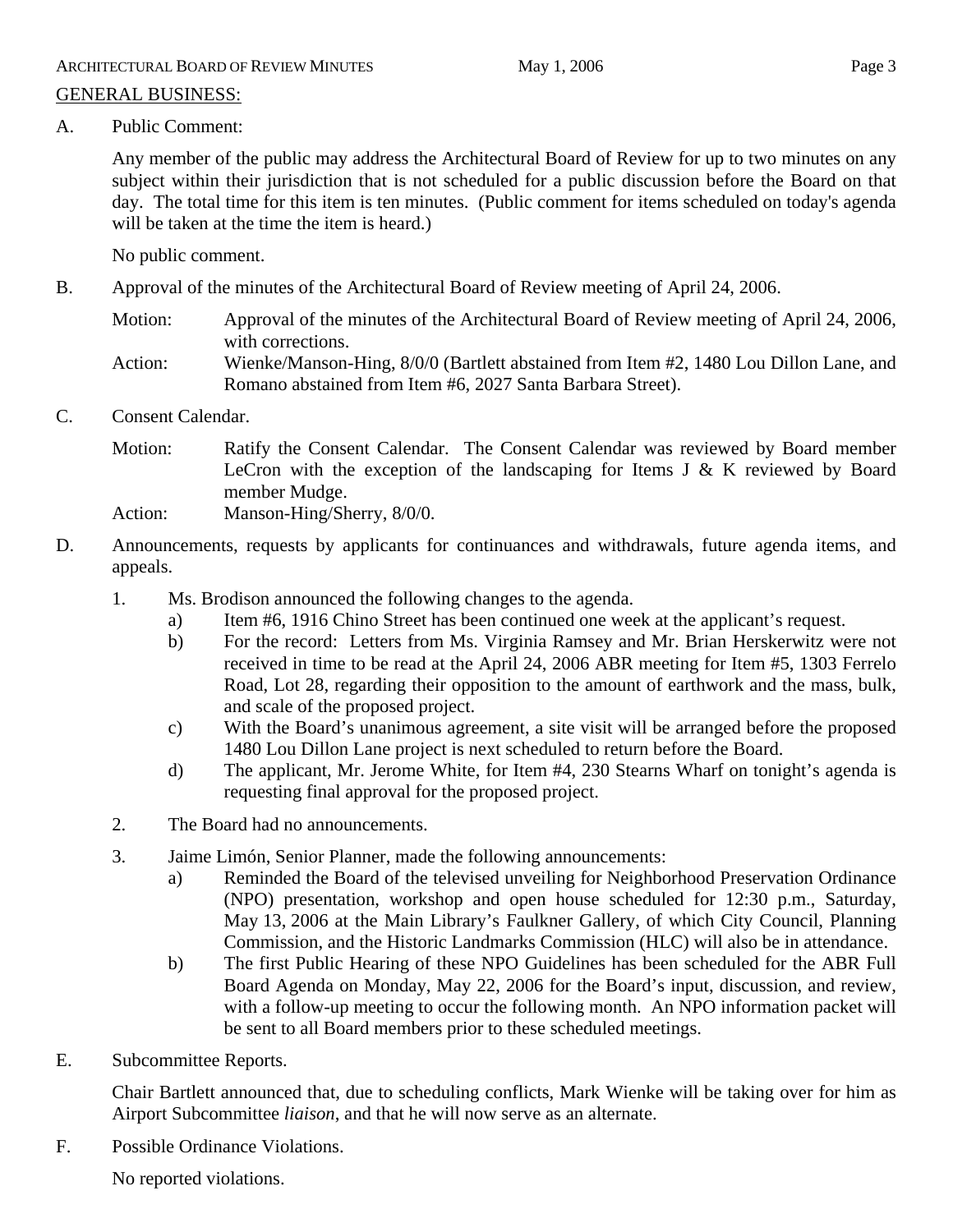### **FINAL REVIEW: JOINT SESSION ITEM WITH HISTORIC LANDMARKS COMMISSION**

### **1. CITYWIDE** ? Zone

 Assessor's Parcel Number: 099-MSC-0PW Application Number: MST2004-00691 Owner: City of Santa Barbara

(Caltrans Highway 101 Milpas to Hot Springs/Cabrillo Operational Improvements Project. Project components include: a third southbound lane; northbound auxiliary lanes at Cabrillo to Salinas, and Salinas to Milpas; bridge replacement at Sycamore Creek; new undercrossing at Cacique Street between Milpas and Alisos; various interchange and ramp modifications, retaining and soundwall improvements; and landscape improvements. Additional improvements on adjacent surface street connections at Los Patos intersection, Butterfly Lane, Indio Muerto, and Old Coast Highway would also be provided.)

# **(PROJECT REQUIRES COMPLIANCE WITH PLANNING COMMISSION RESOLUTION No. 059-04)**

(3:31)

Fred Luna, Project Manager for Santa Barbara County Association of Governments (SBCAG); David Beard, Caltrans; Scott Newland, Caltrans; and Peter New, Caltrans Landscape Architect, present.

HLC Commissioners present (Roll call of HLC members taken by Mr. Limón):

Philip Suding, HLC Chair (left at 3:56 p.m.); William LaVoie, HLC Vice-Chair; and HLC Commissioners Louise Boucher, Steve Hausz (left at 5:12 p.m.), Fermina Murray (left at 5:12 p.m.), and Susette Naylor (left at 4:49 p.m.); present.

HLC Commissioners: Vadim Hsu, Alex Pujo, and Caren Rager are absent from tonight's joint meeting.

Peter New announced new project items of interest regarding the Old Coast Highway Improvement Sidewalk, and a Multi-Purpose Path Construction that does not yet have a presentation ready.

Public comment opened at 3:57 p.m. and, as no one wished to speak, closed at 3:58 p.m.

- Motion: Final Approval with the following conditions: 1) As to the Bridges: The Board finds the Milpas Street Bridge to be successful and acceptable with no adjustments to be made. 2) The Cacique Bridge's capitals should be raised closer to the spring line of the arch. 3) The arch shadow line on the return panels shall mimic more closely the profile of the center span. 4) As to the Signage: The sign shape should be simplified, i.e., a rectangular form without the blue sky option. 5) Restudy other choices for the coloration and design style for the support, i.e., provide other choices for review by the Board other than the truss and bent arm approach. 6) As to the Butterfly Pedestrian Undercrossing: Restudy the arch form above the current undercrossing to be more similar in style to what is be found at the Mission. 7) The addition of buttresses should receive the end wall treatment of the adjacent pilasters where the chain link fence hits the new steel railing at the entrance to the underground stairs. 8) As to the Lighting: The lighting, especially along Alisos and Cacique Streets, shall follow the new City Streetlight Standards utilizing the fluted grey concrete poles with the Lumec Domus light fixtures. 9) As to the Sound walls and Retaining walls: The color should be of a more muted (less intense) or grey tone mixture, in order to accentuate the differentiation with the sandstone cap. 10) Collectively, the HLC Commission and ABR Board members would like to extend their appreciation to Caltrans for their continued effort on this project. 11) The applicant shall return to the Consent Calendar for a Review After Final regarding the aforementioned changes. Action: ABR: LeCron/Wienke, 8/0/0.
- HLC: 5/0/0 (Suding stepped down; Hsu, Pujo, and Rager absent)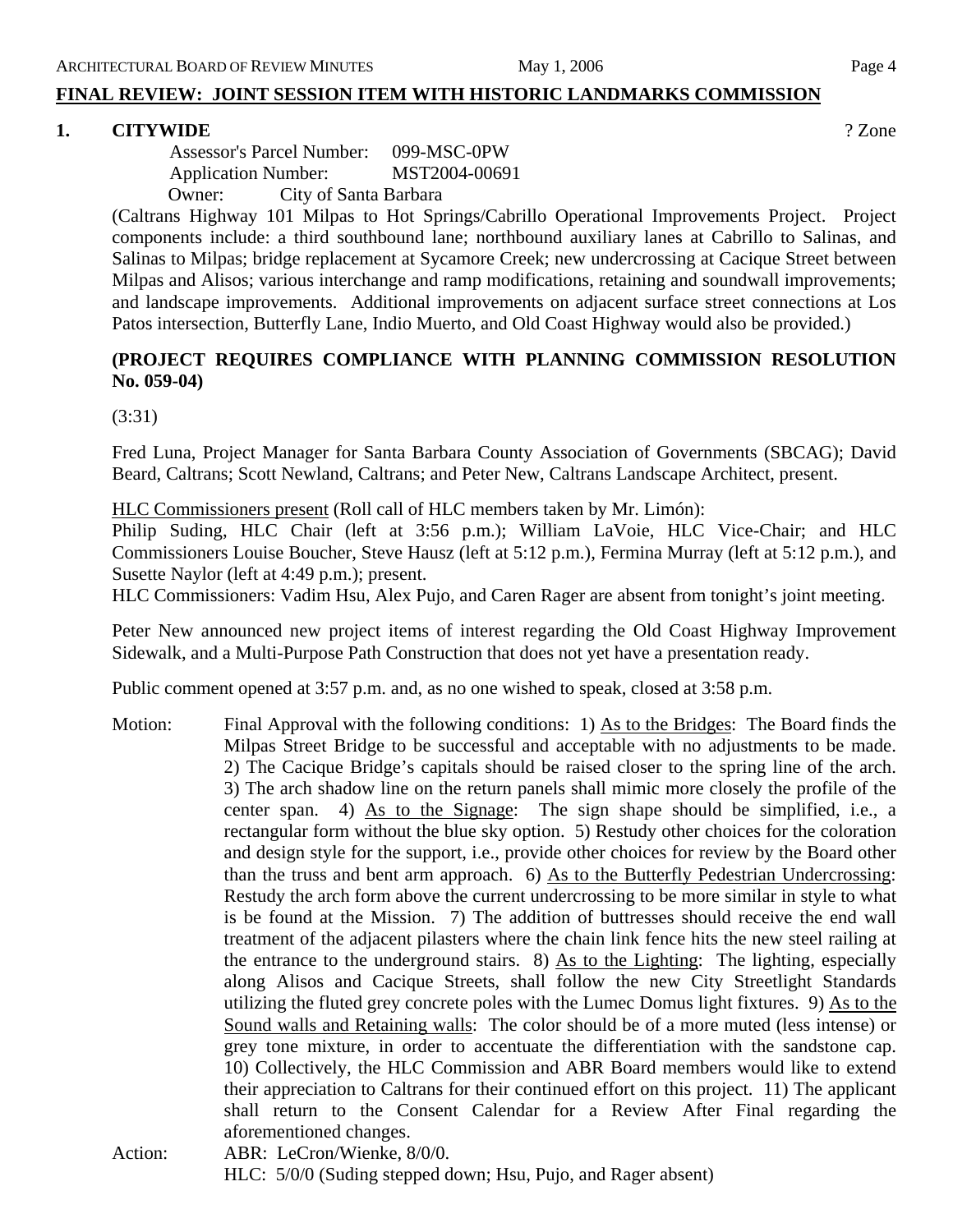| Motion: | <b>LANDSCAPING:</b> Final Approval as submitted of the landscape plan with the following  |  |  |  |
|---------|-------------------------------------------------------------------------------------------|--|--|--|
|         | conditions: 1) The applicant shall explore upsizing some of the more mature tree species  |  |  |  |
|         | where they will have a significant impact. 2) The Board will be looking for up to 48-inch |  |  |  |
|         | box trees. 3) The applicant shall return to the Consent Calendar for a Review After Final |  |  |  |
|         | regarding the aforementioned changes.                                                     |  |  |  |
| Action: | ABR: Mudge/Romano, 8/0/0.                                                                 |  |  |  |
|         | HLC: 5/0/0 (Suding stepped down; Hsu, Pujo, and Rager absent)                             |  |  |  |

# **HOT SPRINGS ROUNDABOUT IMRPOVEMENTS**

(5:13)

Fred Luna, SBCAG Project Manager, George Hale, Art Tyree, David Black, Landscape Architect, present.

HLC Commissioners present: Commissioners Bill LaVoie, and Louise Boucher.

Public comment opened at 5:38 p.m.

Mr. David VanHoy, architect for the Montecito Country Club, supplied additional information to the Board on coordinating efforts with SBCAG for the transition area north of the roundabout and before the Montecito Country Club regarding grading, retaining wall, and other related landscaping, berming, and improvement issues for the proposed project.

Mr. Thomas Bollay, for the Coast Village Business Association, queried whether there was a possibility to soften the hardscape or amount of runoff paving, enlarge the mediums, affect the onramps and off ramps to appear less urban and more rural, meander the sidewalks in the landscaping away from the paving, and increase the overall landscaping for the proposed roundabout project.

Public comment closed at 5:43 p.m.

- Motion: Final Approval as submitted with the following conditions: 1) As to the Roundabout: The applicant shall research ways to meander or pull the sidewalks back from the curb line at former gas station site and along the proposed landscaping improvements abutting the golf course. 2) The stone work on the roundabout shall be of a hand-hewn detail. 3) As to the Street Lighting: The streetlights shall match the new City Streetlight Standards utilizing the fluted grey concrete poles with the Lumec Domus light fixtures. 4) The pedestrian and bicycle path lighting shall match the standard that is currently used on Coast Village Road. 5) As to the Old Coast Highway Sidewalk Improvements: The Board will look for new landscaping efforts both in the parkway and behind the walk as the sidewalk varies in location. 6) Study the feasibility of a 30-inch parkway along Old Coast Highway in terms of practical sustainable planting for a more rural look as opposed to a manicured landscape, depending upon the planned planting palate and landscape treatment. 7) As the sidewalk approaches the intersection of Cabrillo Boulevard, near the onramp, the handicap ramp shall be reconfigured to allow for more landscaping and a more graceful end to the sidewalk at that location. 8) As to the Zoo wall: The buttresses are acceptable as proposed, with the landscaping to eventually cover the proposed wall. 9) The applicant shall return to the Consent Calendar for a Review After Final regarding the aforementioned changes.
- Action: ABR: Wienke/Romano, 8/0/0. HLC: 1/1/0 (LaVoie opposed).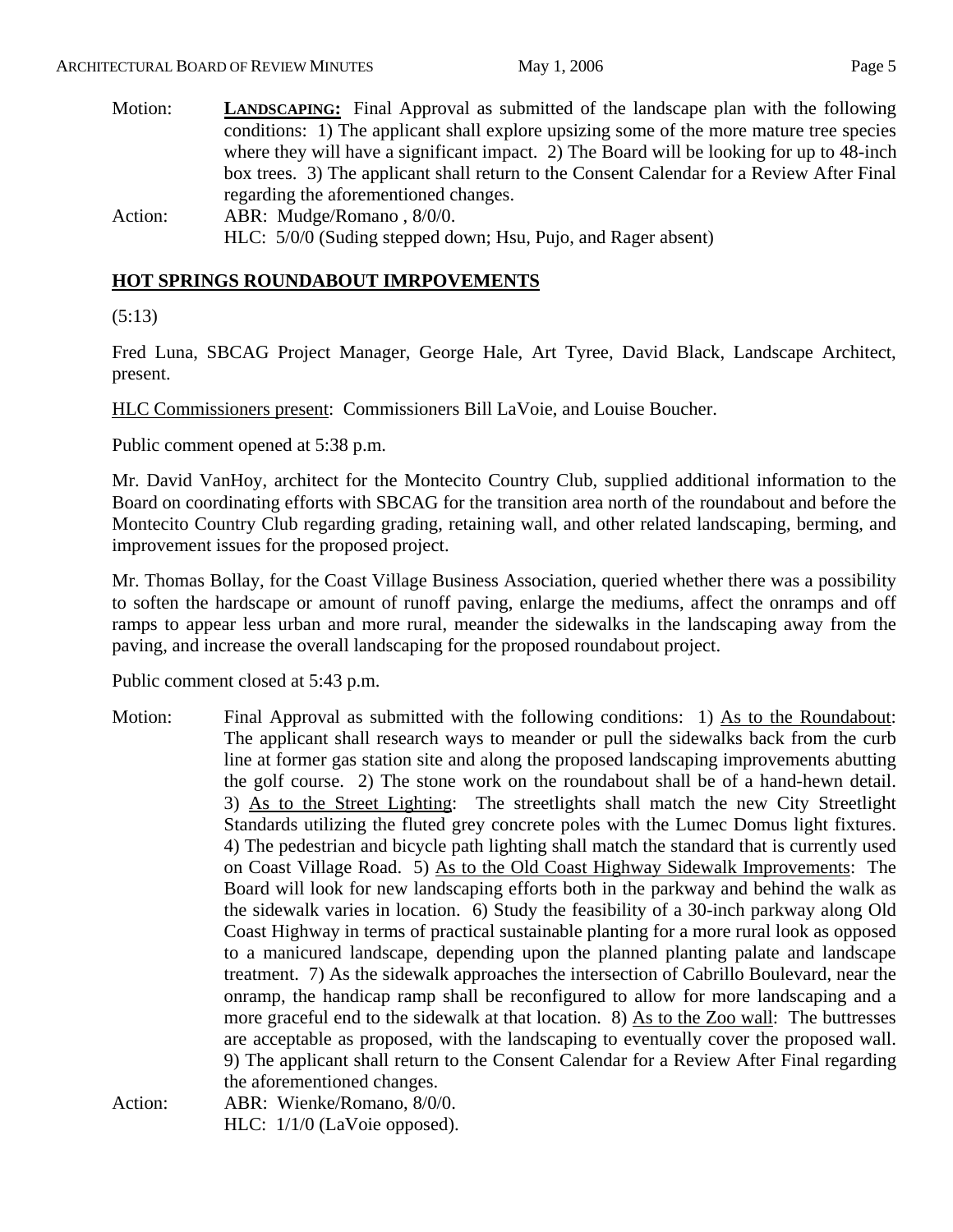# **CONCEPT REVIEW - NEW ITEM: PUBLIC HEARING**

#### **2. 900 - 1100 LAS POSITAS RD** COUNTY Zone

 Assessor's Parcel Number: 047-010-016 Application Number: MST99-00608 Architect: Jeff Gorrell Engineer: Peter Nostrand Applicant: Mark Lee

(This is a revised proposal for Veronica Meadows. The project consists of the annexation of approximately 50 acres. A subdivision and development is proposed on approximately 15 acres. The remaining 35 acres would remain in open space. The site plan is completely revised in response to City Council direction. The proposed site layout now contains 15 residential lots and a location for a proposed footbridge (shared by City) to cross the creek at the south end of the property.)

# **(COMMENTS ONLY; PROJECT REQUIRES ENVIRONMENTAL ASSESSMENT AND PLANNING COMMISSION APPROVAL.)**

(6:04)

Jeff Gorrell, Architect; Mark Lee, Engineer; Steve Norrell, representative for the Applicant; and Bettie Weiss, City Planner, present.

Public comment opened at 6:21 p.m.

Ms. Elaine Bowie, neighbor, expressed concern regarding visual compatibility, aesthetics, accessibility, and design issues of the proposed project, and requested an Environmental Impact Report be done on the project. A letter was also submitted for the record files.

Mr. Ridge Baccash, neighbor from the Braemar Ranch Homeowner Association (including Alan Road, Vista Del Mar, and Wade and Solana Courts), expressed concern regarding the entrance access on Alan Road and compatibility, safety and accessibility issues of the proposed project. A letter was also submitted for the record files.

Walter & Inge Knapp, neighbor, expressed concern regarding the proposed project's compatibility with the surrounding neighborhood.

Ms. Delois Cramer, neighbor, expressed concern regarding creek setback issues of the proposed project.

Ms. Amanda DeLucia, neighbor, expressed concern regarding compatibility with the surrounding neighborhood of the proposed project.

Mr. Alan Ruper, neighbor, expressed concern regarding compatibility issues and traffic impacts of the proposed project.

Mr. Andrew Segal, neighbor, expressed concern regarding emergency vehicle accessibility and traffic impacts.

Mr. Daniel McCarter, neighbor, expressed concern regarding the proposed project's neighborhood compatibility issues with the character of the Arroyo Burro neighborhood, connectivity, routes to school, and new pedestrian links (proposed bridge placements) within the City Pedestrian Master Plan.

Public comment closed at 6:41 p.m.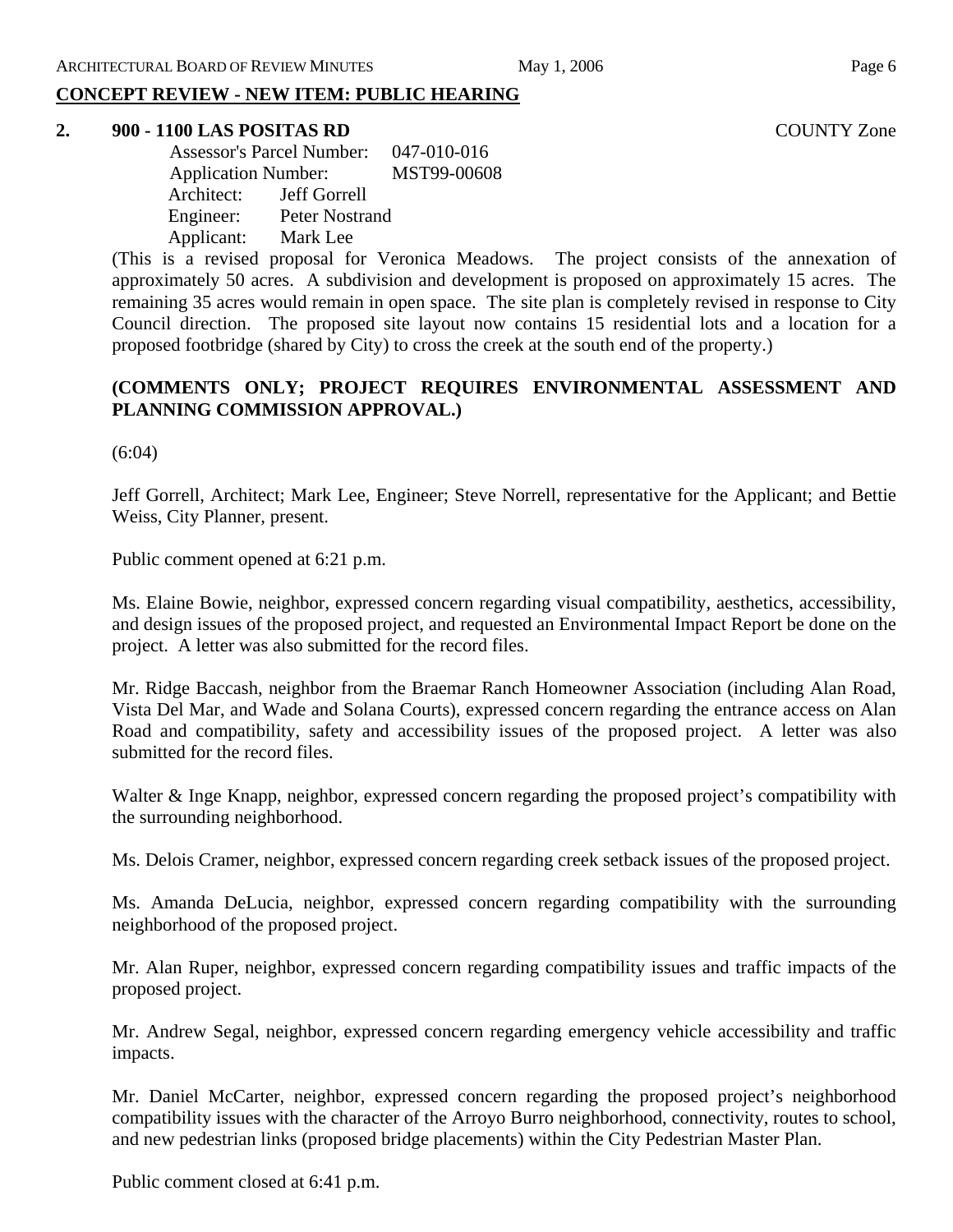Ms. Bettie Weiss, City Planner, clarified that staff has been working with the applicant on a new approach regarding issues of annexation, zoning, and a specific plan and details regarding the proposed project. She informed the Board that the proposed project is also being reviewed for input from the Creeks Advisory Committee, the Parks and Recreation Commission, and the Planning Commission. While the expressed comments and concerns regarding compatibility, approach circulation, and pedestrian path connection issues are of value, Ms. Weiss advised the Board that the other aforementioned Commissions will also be providing input and direction regarding creeks, setbacks, and drainage issues of the proposed project.

Motion: Continued indefinitely to the Planning Commission. The Board understands that the proposed project is a new proposal and has no purview over the issue of access, but the majority of the Board feels that the previous proposal was a better solution and offered many advantages to the City (i.e., creek restoration and dedicated open spaces, etc.). Given that the applicant has been directed by City Council and other advisory entities to abandon the previous proposal, the Board suggests the following additional comments: 1) The reduced density and proposed layout of the 15 lots is appropriate given the topography, creek, and the flood setbacks. 2) The transitions from the tract house theme of Alan Road to the more rural character of the proposed development is acceptable, with the entry node of the proposed oak groves serving as a good visual buffer between these two areas. 3) The building envelope at Lot 1 should have an increased setback with regard to the Alan Road subdivision in order to add to the visual buffer for the continuation of the proposed oak grove. 4) The Board appreciates the applicant's desire for the public roadway to have an aesthetic rural, rustic, and private feel and looks forward to the Public Works Department working closely with the applicant on the proposed project. 5) The applicant should explore the feasibility of reducing the large building envelopes on the west of the site in order to increase the open space area further along the creek, and not impinge or encroach upon the creek setback zone. 6) A common area shall be established beyond the 50-foot setback area. 7) Study the feasibility of a pedestrian/emergency access to connect the 15 homes to Las Positas Road and trail area 8) The example styles for the homes (Greene + Greene) are appropriate for the rural character of the proposed project. 9) The Board looks forward to the design guidelines to implement low lighting emission levels for public improvements and individual residences. 10) The Board understands that the building envelopes for structures would be set outside the 100-foot setback, and that the roadway would encroach into the 100-foot setback area as well as the usable back yard spaces for the individual residences, but no vertical structures within that buffer area.

Action: LeCron/Wienke, 8/0/0.

Ms. Weiss interjected into the motion that the aforementioned "private road" refers to a "public road with a private aesthetic feel," and that the Board needed to comment specifically on how the applicant could successfully accomplish a transition from one neighborhood to the other (i.e., increasing the setback and common area).

**\*\*\*\*\*\*\*\*\*\*\*\*\*\*\*\*\* THE BOARD RECESSED FROM 7:30 P.M. UNTIL 7:58 P.M. \*\*\*\*\*\*\*\*\*\*\*\*\*\***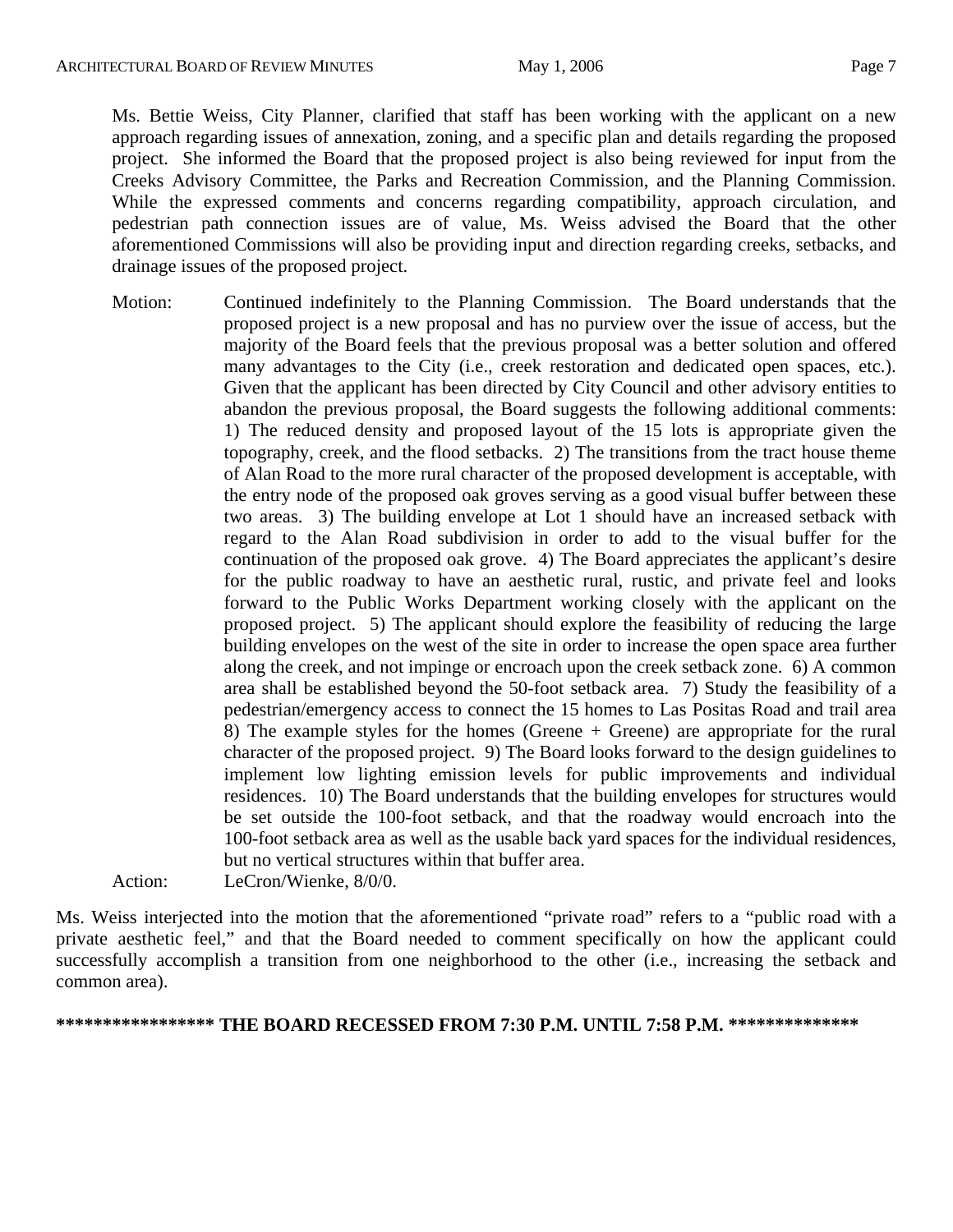#### **PRELIMINARY REVIEW**

#### **3. 800 MIRAMONTE DR** A-1/C-X/E-1 Zone

 Assessor's Parcel Number: 035-050-063 Application Number: MST2005-00352 Owner: Dreier Properties, LLC Architect: Pacific Architects

(Proposal for a 2,117 square foot single-floor addition to an existing 17,873 square foot commercial building and the 1,476 square feet of detached garage area. There are 72 uncovered parking spaces on the 3.8 acre lot located in the Hillside Design District.)

# **(PROJECT REQUIRES COMPLIANCE WITH PLANNING COMMISSION No. 004-06.)**

(7:59)

Bill Wolfe, Architect; and Sam Mathis, Landscape Architect, present.

Public comment opened at 8:07 p.m. and, as no one wished to speak, closed at 5:08 p.m.

Motion: Final Approval with the following conditions: 1) The stone entry piece shall be lowered 12 inches. 2) The trees in the parking lot shall be changed to Melaleuca or Quercus trees. Action: LeCron/Mudge,  $8/0/0$ .

# **CONCEPT REVIEW - CONTINUED ITEM**

#### **4. 230 STEARNS WHARF** HC/SD-3 Zone

 Assessor's Parcel Number: 033-120-022 Application Number: MST2004-00309 Owner: City of Santa Barbara Applicant: Jerome White Architect: Jerome White

(Proposal for a new 140 square foot outdoor seating area with four tables and a new 20 square foot recycling enclosure at the Santa Barbara Shellfish Company located on Stearns Wharf.)

# **(PROJECT REQUIRES COMPLIANCE WITH PLANNING COMMISSION RESOLUTION No. 024-05.)**

(8:12)

Jerome White, Applicant and Architect, present.

Motion: Final Approval as noted in the plans. Action: LeCron/Wienke, 8/0/0.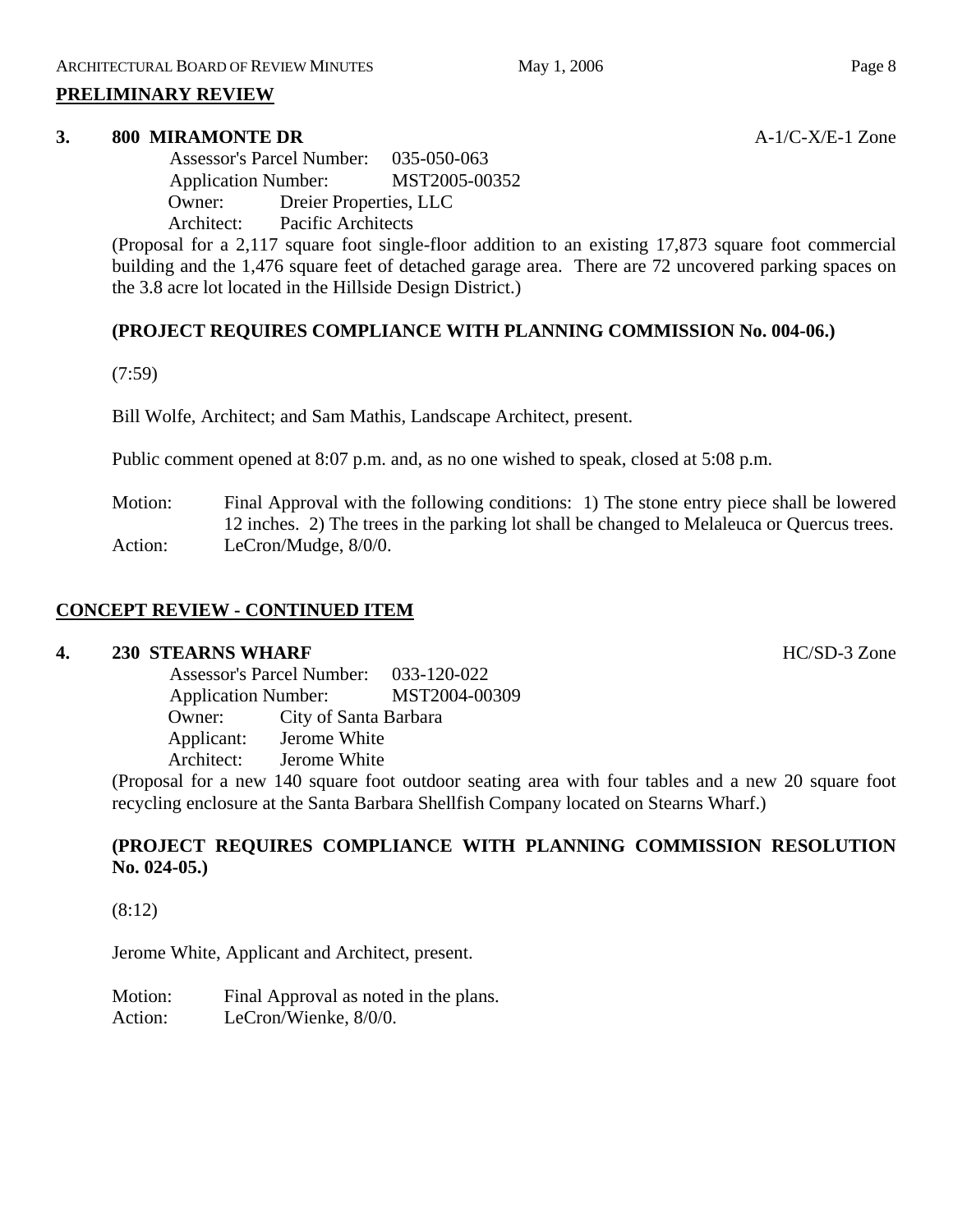# **CONCEPT REVIEW - NEW ITEM: PUBLIC HEARING**

#### **5. 625 FLORA VISTA DR** E-1 Zone

|            | <b>Assessor's Parcel Number:</b> |  |  |
|------------|----------------------------------|--|--|
|            | <b>Application Number:</b>       |  |  |
| Owner:     | Allen Levy                       |  |  |
| Architect: | Tom Ochsner                      |  |  |

(Proposal to convert an existing attached 420 square foot two-car garage to living space, build a 144 square foot one-story addition, and a new attached 400 square foot two-car garage. The existing 1,688 square foot one-story single-family residence is located on a 13,752 square foot lot in the Hillside Design District. Modifications are required for encroachment of the converted living space within the front and side setbacks.)

### **(COMMENTS ONLY; PROJECT REQUIRES ENVIRONMENTAL ASSESSMENT, NEIGHBORHOOD PRESERVATION ORDINANCE FINDINGS AND STAFF HEARING OFFICER APPROVAL FOR MODIFICATIONS.)**

(8:19)

Tom Ochsner, Architect; and Tisha Levy, Owner, present.

Motion: Continued indefinitely to Staff Hearing Officer with the following comments: 1) The Modification for Change-of-Use within the existing garage structure is supportable in that it precludes the necessity of a second-story addition. 2) The Board feels that it could support the front and side yard encroachments of the existing garage due its existing onestory building envelope and that it is only an internal change of use. 3) The proposed upgrades with the new garage and new entry structure are an enhancement to the neighborhood. 4) Reduce the paving for the proposed driveway and add a separate entrance walk to the front door. 5) Add vine pockets or trailing plants at the proposed retaining wall adjacent to the new garage. 6) Replacements for the two palm trees that are to be removed will be reviewed when the applicant returns. 7) After SHO and completing the aforementioned changes, the project is ready for Preliminary Approval and the applicant shall return to the Consent Calendar, with NPO findings to be made at Consent.

Action: Sherry/Mosel, 8/0/0.

# **CONCEPT REVIEW - CONTINUED ITEM**

#### **6. 1916 CHINO ST** R-2 Zone

 Assessor's Parcel Number: 043-122-022 Application Number: MST2005-00566 Owner: Angelo Salvucci Applicant: Susan McLaughlin Architect: David Winitzky Agent: Don Elconin

(Proposal for condominium conversion of a one-story, 890 square foot, single-family residence and a two-story duplex with two 949 square foot units. The existing two-car carport will be demolished and a new two-car carport and an additional storage area will be constructed. The project will have three covered and three uncovered parking spaces, new pedestrian walkways, and additional hardscape for uncovered parking spaces.)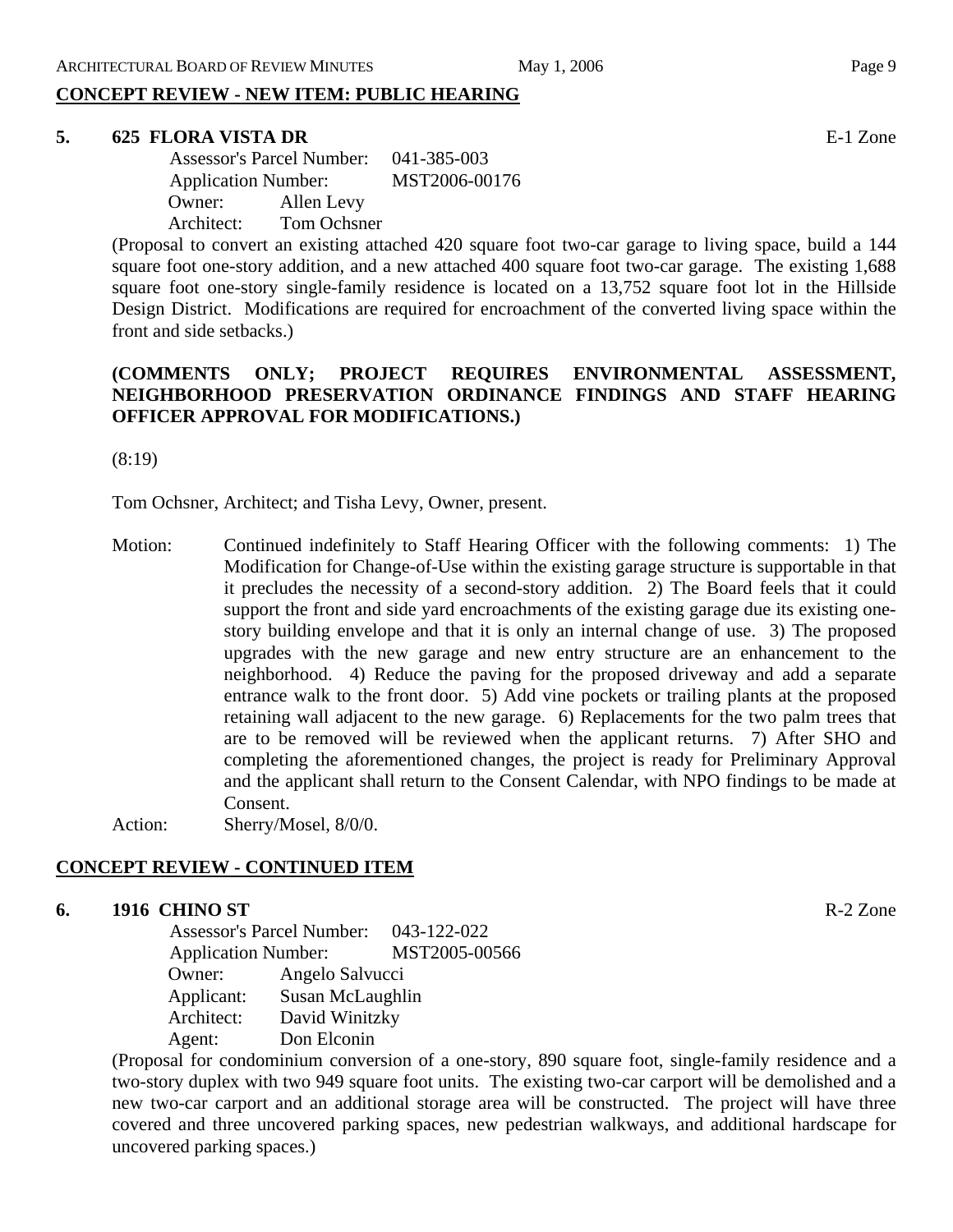**(COMMENTS ONLY; PROJECT REQUIRES ENVIRONMENTAL ASSESSMENT AND STAFF HEARING OFFICER APPROVAL FOR A TENTATIVE SUBDIVISION MAP FOR A CONDOMINIUM CONVERSION.)** 

(8:34)

Motion: Continued one week at the applicant's request. Action: Sherry/Manson-Hing, 8/0/0.

# **CONCEPT REVIEW - NEW ITEM: PUBLIC HEARING**

### **7. 1208 CASTILLO ST** R-4 Zone

 Assessor's Parcel Number: 039-162-022 Application Number: MST2006-00196 Owner: Michael D. Steiner, C/O Dana Langley Designer: Design Group Agent: Raymond Appleton

(Proposal to add a new 366 square foot second-story to an existing 727 square foot one-story singlefamily residence on a 2,800 square foot lot. The proposal includes a new 437 square foot attached twocar garage with laundry space, and the demolition of the existing one-car garage. Modifications are required to allow encroachment into the interior yard setback, and to provide less than the required square footage of private outdoor living space.)

# **(COMMENTS ONLY; PROJECT REQUIRES ENVIRONMENTAL ASSESSMENT, NEIGHBORHOOD PRESERVATION ORDINANCE FINDINGS AND STAFF HEARING OFFICER APPROVAL FOR A MODIFICATION.)**

(8:35)

Motion: Postponed indefinitely due to the applicant's absence. Action: Wienke/LeCron, 8/0/0. Motion: To re-open Item #7 due to the applicant's return. Action: Mudge/Manson-Hing,  $8/0/0$ .

# **THIS ITEM WAS HEARD OUT OF ORDER DUE TO THE APPLICANT'S RETURN.**

(8:59)

Raymond Appleton, Agent from Permit Planners & Design Group, present.

Public comment opened at 9:06 p.m.

Chair Bartlett read a letter from Ms. Joan Livingston, neighbor, expressing her opposition to the large size of the proposed project on too small a lot, and questioned the justification for the requested Modification and zoning exemptions.

Public comment closed at 9:08 p.m.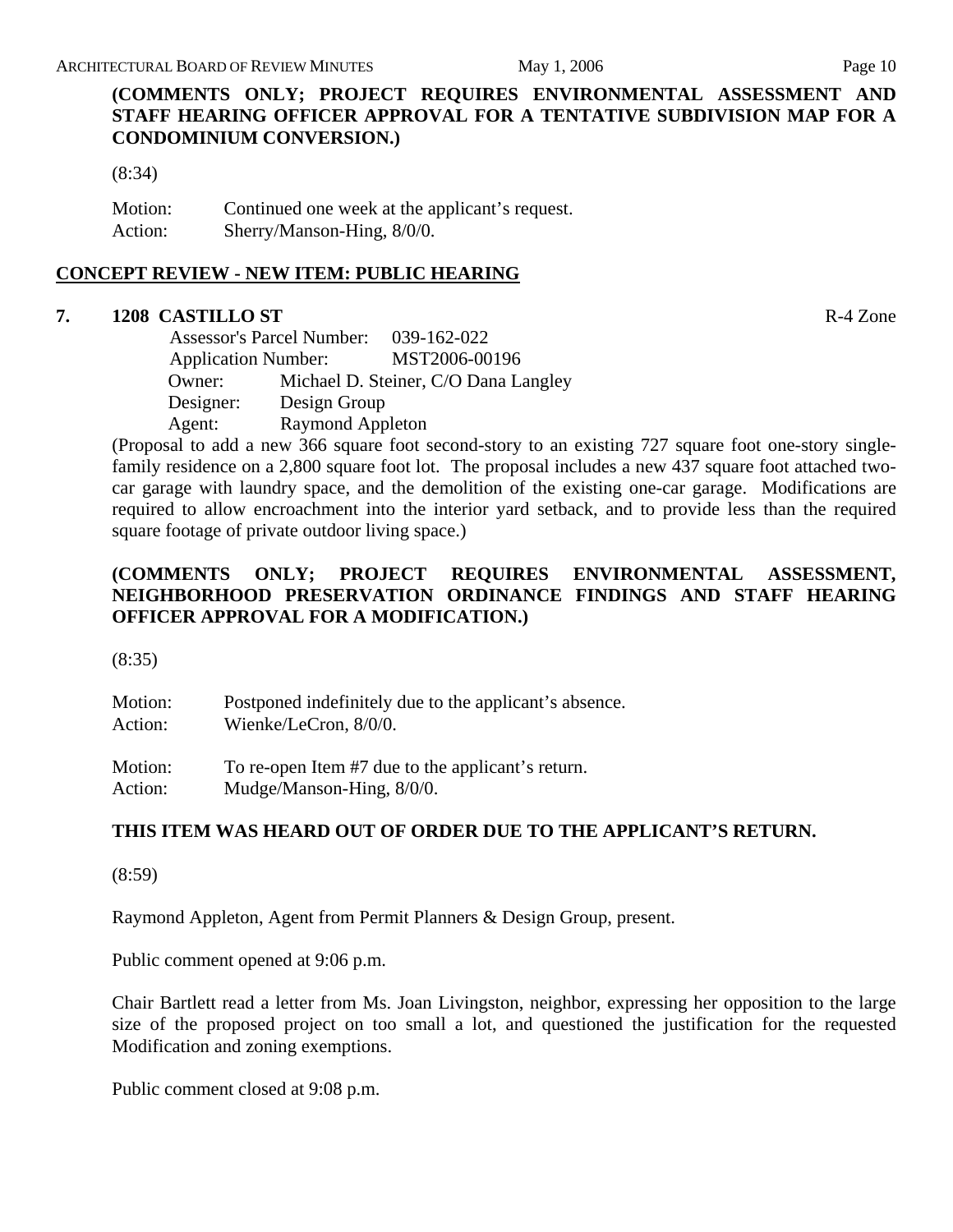#### ARCHITECTURAL BOARD OF REVIEW MINUTES May 1, 2006 May 1, 2006

Motion: Continued indefinitely to the Staff Hearing Officer and return to Full Board with the following comments: 1) The Board finds the requested Modification is supportable since it is a definite improvement to the existing condition, abates non-conforming parking and setback, and is an aesthetic architectural upgrade to the neighborhood. 2) The reduction to the open space is supportable due to the small constrained size of the lot which creates a hardship and is taking two cars off the street. 3) The ribbon drive is a softer and a more historically interesting element. 4) The second-story balcony columns appear unsupported, and a simpler solution should be considered that doesn't compete with the first-floor details. 5) The second-story balcony plaster supports shall be replaced with a less heavy material, such as wood. 6) Restudy the heavy overhang and overdone roof skirt element to match the massing of the building, and consider giving the second-floor balcony it's own roof element. 7) It is understood that the water heater to the apartment will be removed.

Action: LeCron/Wienke, 8/0/0.

# **CONCEPT REVIEW - NEW ITEM: PUBLIC HEARING**

#### **8. 1515 CLIFF DR** E-3/SD-3 Zone

 Assessor's Parcel Number: 045-031-005 Application Number: MST2006-00203 Owner: Jeffrey Seawards Architect: William Cooper

(Proposal to construct a new 3,347 square foot two-story, single-family residence with attached 480 square foot two-car garage, and a 473 square foot second-floor covered deck and stair on a vacant 10,996 square foot lot in the Non-Appealable jurisdiction of the Coastal Zone. The project includes 207 cubic yards of grading outside the building footprint.)

### **(COMMENTS ONLY; PROJECT REQUIRES ENVIRONMENTAL ASSESSMENT AND PLANNING COMMISSION APPROVAL OF NEIGHBORHOOD PRESERVATION ORDINANCE FINDINGS AND A COASTAL DEVELOPMENT PERMIT.)**

(8:36)

William Cooper, Architect; and Jeffrey Seawards, Owner, present.

- Motion: Continued indefinitely to Full Board with the following comments: 1) The applicant shall study a solution to minimize the retaining walls and driveway grading at the north east rear or property line side of the house. 2) Study the proposed house design to better follow the site topography. 3) Study minimizing the large roof overhang of the southwest rear deck portion of the house.
- Action: LeCron/Sherry, 7/1/0 (Wienke opposed).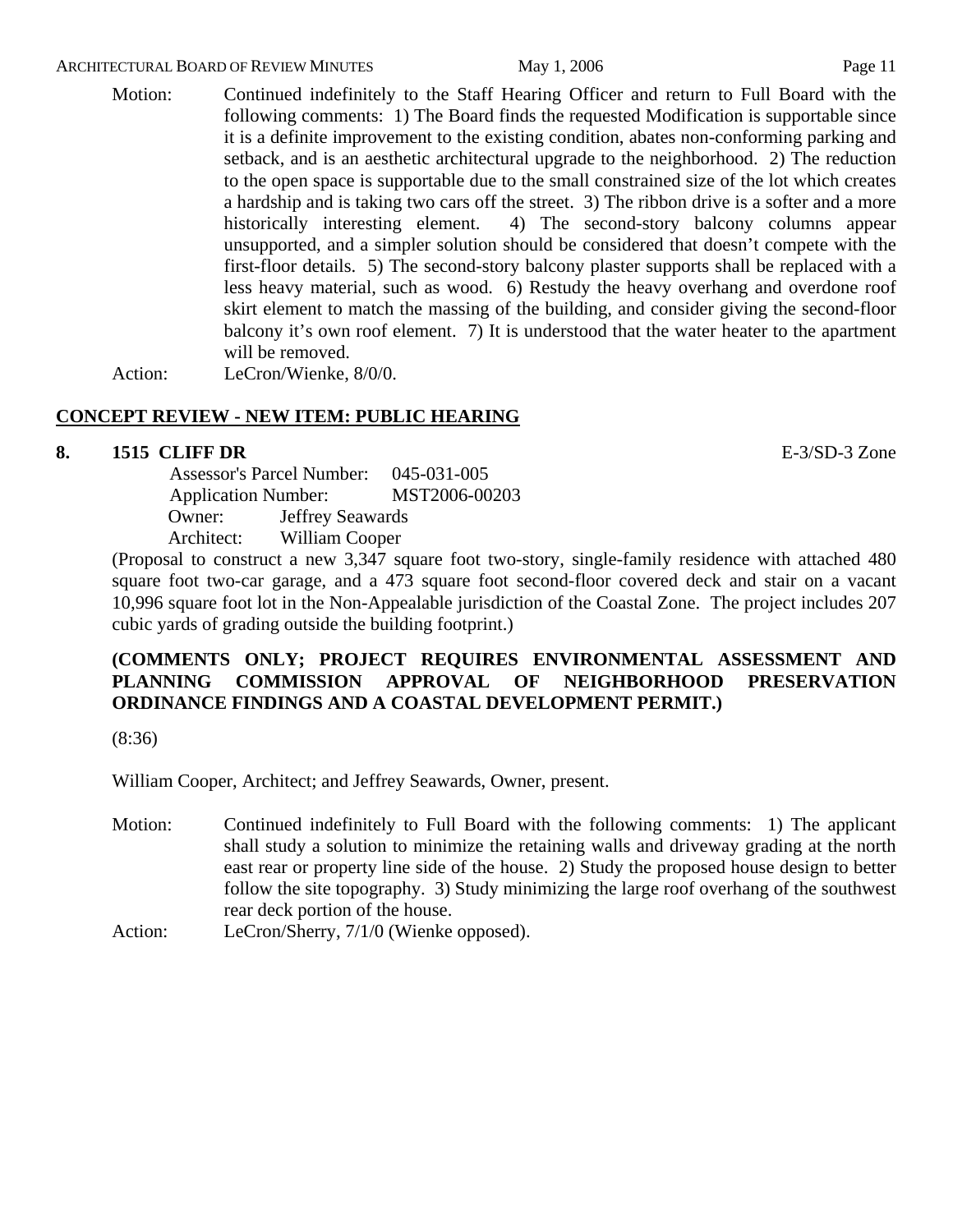### **CONSENT CALENDAR**

### **REVIEW AFTER FINAL**

# **A. 745 ALAMEDA PADRE SERRA** E-1 Zone

Assessor's Parcel Number: 031-141-004 Application Number: MST2001-00730 Architect: Richard Johnson Owner: Charles Crawford

(Proposal for a 340 square foot addition to the lower level of residence, a 204 square foot deck repair and 300 square foot deck addition, a 580 square foot patio, a new five foot high stucco wall at rear property line, and new roof to match existing. There is an existing residence on-site with a two-car garage located in the Hillside Design District.)

#### **(Review After Final to change lower level siding from stucco to board and batt in the same color.)**

Final Approval as submitted of the Review After Final.

### **REVIEW AFTER FINAL**

# **B. 518 GARDEN ST** C-M Zone

Assessor's Parcel Number: 031-211-028 Application Number: MST1999-00916 Owner: Planned Parenthood Architect: Peter Ehlen Applicant: Joe Steller

(Proposal for a 2,200 square foot addition to the existing building that consists of enclosing an outside patio area. This parcel currently contains 25 parking spaces, with one accessible space. Also proposed is the construction of a new 7,150 square foot office building on the same parcel as the existing building. Parking for the additional office space would be provided on an adjacent parcel with access from Haley Street (321 E. Haley - APN 031-211-029). A 4,800 square foot mixed-use building, of which 3,785 square feet is commercial and the second-story consists of a single-family residence, would be demolished to make way for 20 of the 30 parking spaces proposed.)

### **(Review After Final for replacing existing trellis with new trellis design and removal of exterior trim color. )**

Continued two weeks to the Consent Calendar with the comment that the applicant shall return with a color board and connection details.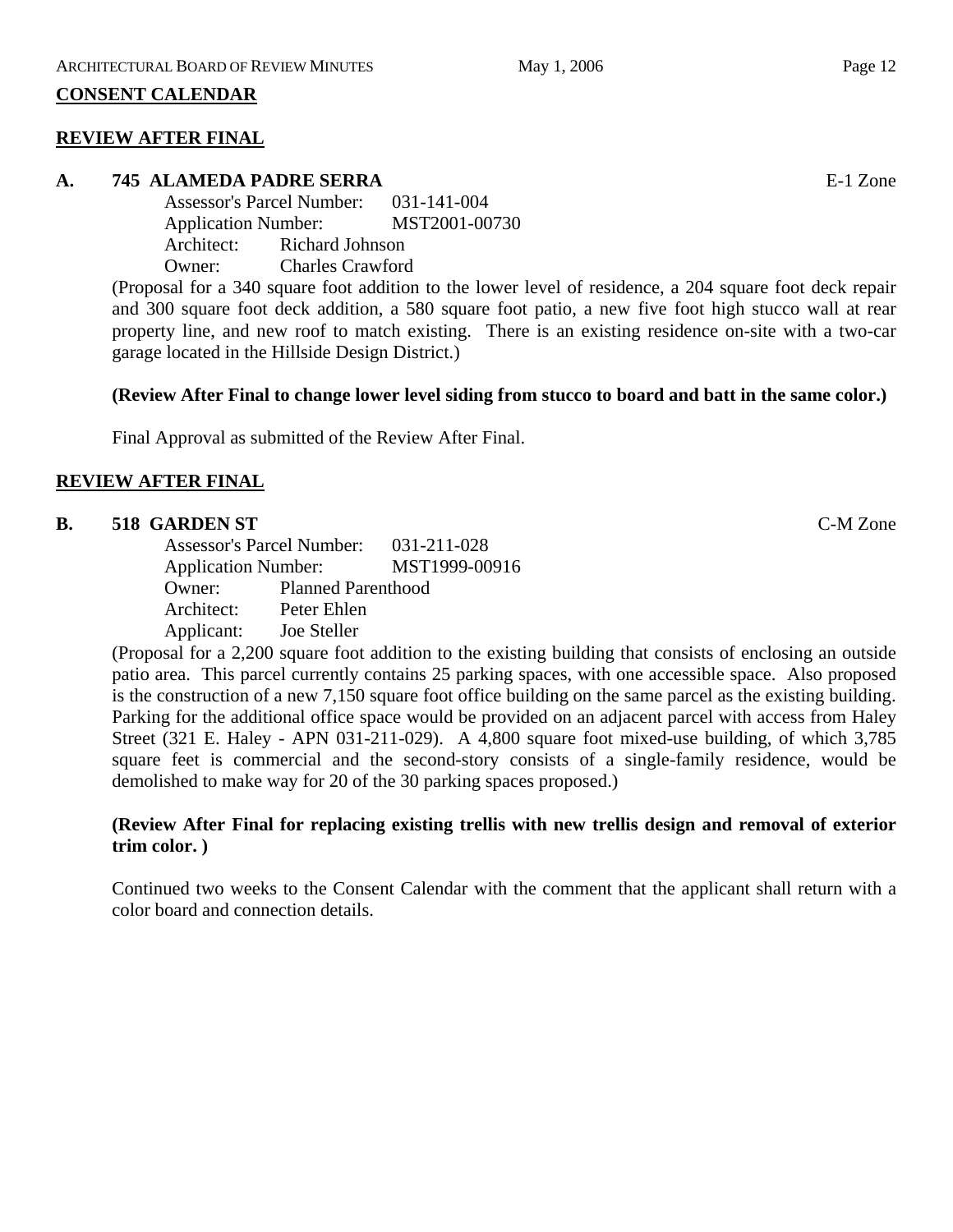# **NEW ITEM**

# **C. 54 VIA ALICIA** E-1 Zone

Assessor's Parcel Number: 015-312-004 Application Number: MST2006-00057 Owner: Symeon D. & Antoinette S. Argyropoulos Designer: Christo Karsikis Applicant: Christo Karsikis

(Proposal to repair structural members of exterior decks totaling 1,087 square feet, replace the guardrails and the stairway of an existing three-story single-family residence on a 17,027 square foot parcel located in the Hillside Design District.)

# **(ACTION MAY BE TAKEN IF SUFFICIENT INFORMATION IS PROVIDED.)**

Final Approval of the project as noted on the plans with the finding that the Neighborhood Preservation Ordinance criteria have been met as stated in Subsection 22.68.060 of the City of Santa Barbara Municipal Code.

### **NEW ITEM**

### **D. 1131 PUNTA GORDA ST** R-3 Zone

Assessor's Parcel Number: 017-291-011 Application Number: MST2006-00244 Owner: Ernest & Lois M. Preston, Trustees

(Proposal for the rebuild of a 777 square foot non-conforming dwelling destroyed by fire that includes exterior changes to materials. There is an existing dwelling at the rear of the 7,850 square foot lot.)

### **(PROJECT REQUIRES ENVIRONMENTAL ASSESSMENT.)**

Final Approval as noted on the plans.

### **NEW ITEM**

# **E. 328 E MISSION ST E-1** Zone

Assessor's Parcel Number: 025-332-003 Application Number: MST2006-00235 Owner: Barbara Sanchez

(Proposal to permit an "as-built" freestanding trellis in the front yard and an "as-built" attached rear patio cover on an 8,823 square foot lot in the Mission Area Special Design District currently developed with a single-family residence.)

# **(ACTION MAY BE TAKEN IF SUFFICIENT INFORMATION IS PROVIDED.)**

Final Approval as submitted.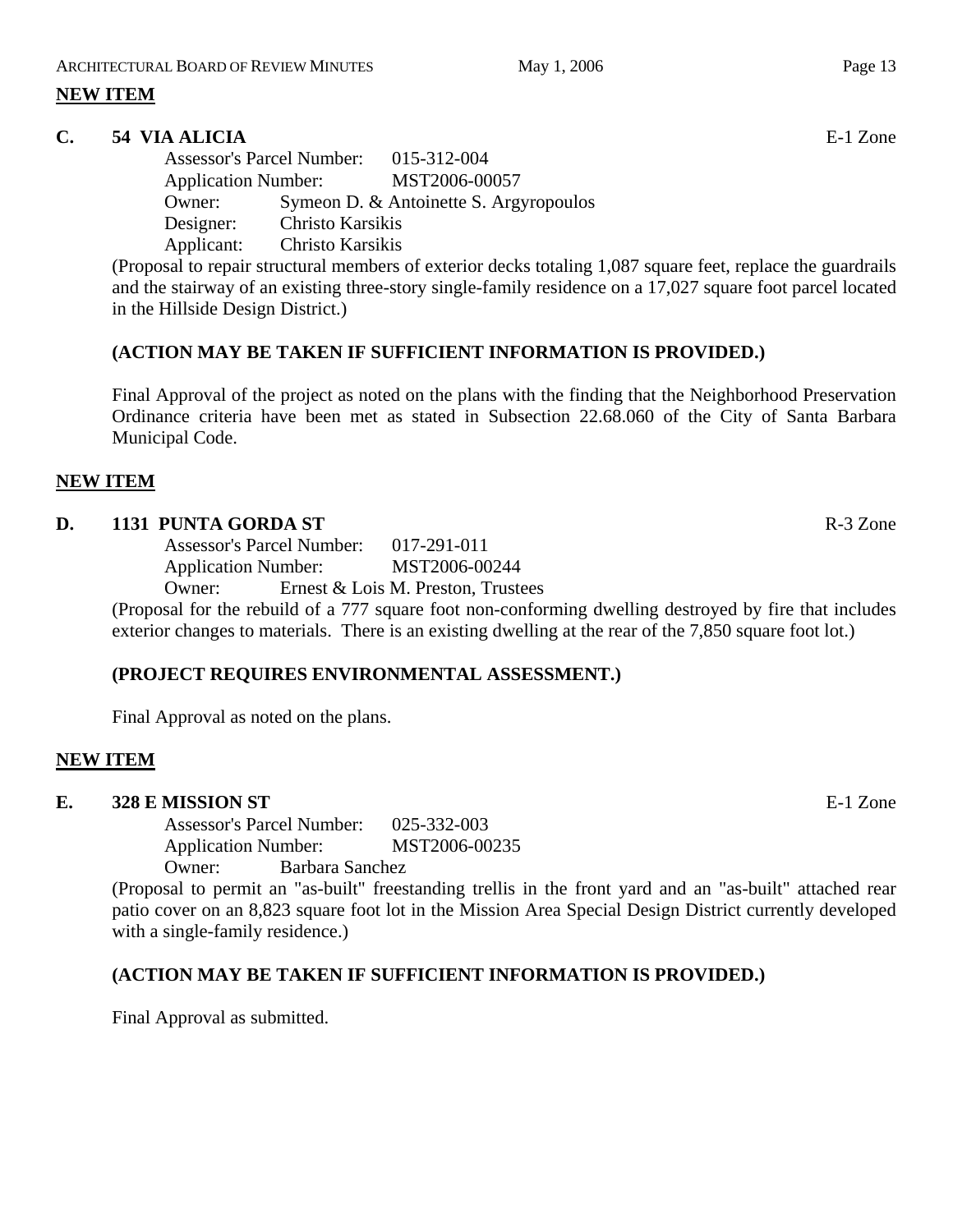# **NEW ITEM**

### **F. 3245 CAMPANIL DR** A-1 Zone

Assessor's Parcel Number: 047-104-008 Application Number: MST2006-00214 Owner: Christine Hammond Architect: Richard Redmond

(Proposal to permit an as-built wood and stucco pier fence along Campanil Drive and the east property line approximately 160 feet long along Campanil Drive and 60 feet long along the eastern property line. Also proposed is the addition of 20 feet of new fence to the existing as-built fence on a 1.10 acre lot in the Hillside Design District.)

# **(COMMENTS ONLY; PROJECT REQUIRES ENVIRONMENTAL ASSESSMENT AND NEIGHBORHOOD PRESERVATION ORDINANCE FINDINGS.)**

Continued one week to the Consent Calendar.

# **NEW ITEM**

### **G. 305 E HALEY ST** C-M Zone

Assessor's Parcel Number: 031-211-019 Application Number: MST2006-00237 Owner: John E. & Janna M. Price Agent: Eddie Deras

(Proposal to resurface existing stairs at the rear of an existing commercial building with tile, resurface existing treads, and install tile to the existing planter wall cap adjacent to the building.)

### **(COMMENTS ONLY; PROJECT REQUIRES ENVIRONMENTAL ASSESSMENT.)**

Indefinite continuance at the applicant's request.

### **NEW ITEM**

### **H. 1285 BEL AIR DR** E-1 Zone

Assessor's Parcel Number: 049-232-004 Application Number: MST2006-00243 Owner: Hengameh Amiri Architect: Douglas Jernberg

(Proposal to replace existing windows and a door, relocate existing electrical meter from rear of house to side of house, and an interior remodel for an existing 2,300 square foot two-story single-family residence with an attached 440 square foot garage on an 8,971 square foot lot in the Hillside Design District.)

# **(PROJECT REQUIRES ENVIRONMENTAL ASSESSMENT AND NEIGHBORHOOD PRESERVATION ORDINANCE FINDINGS.)**

Final Approval of the project as submitted with the finding that the Neighborhood Preservation Ordinance criteria have been met as stated in Subsection 22.68.060 of the City of Santa Barbara Municipal Code.